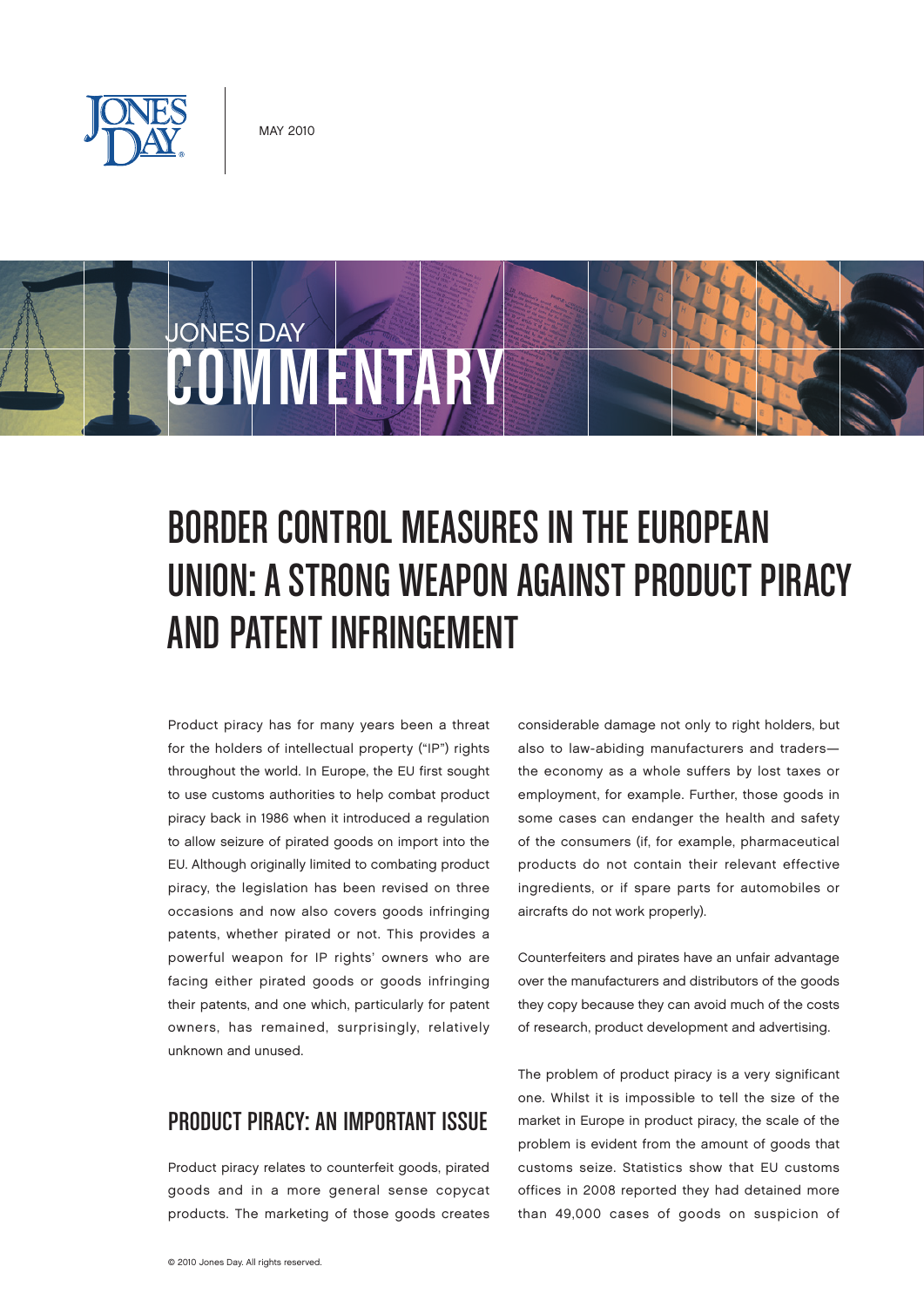infringing IP rights, totalling 178 million articles, of which about 20 million were potentially dangerous to the health and safety of consumers.<sup>1</sup>

It is unsurprising therefore that combating product piracy is a high ranking political aim in the EU, and indeed the EU is currently conducting a consultation on the existing law with a view to updating it again.

#### HOW PRODUCT PIRACY HAPPENS

The influx of pirated goods into economic circulation into the EU follows two main routes:

- Professional dealers in counterfeit goods order high volumes of pirated goods and try to place them into usual channels of commerce, such as retail shops.
- End-consumers are attracted by the low prices offered on the internet at traders' sites (such as [www.alibaba.](http://www.alibaba) com, [www.dhgate.com,](http://www.dhgate.com) etc.) and order goods in limited quantities either for their own use or to make some money by re-selling these goods at, for example, online auctions.

Records from seizures show that most of the pirated goods originate from China. Other source countries include Thailand, Hong Kong, India, Turkey, and Vietnam and even countries with highly developed IP protection, such as the USA.

#### The Existing Legal Framework

Today, the primary legislation is Council Regulation (EC) No. 1383/2003 of July 22, 2003, titled "customs action against goods suspected of infringing certain intellectual property rights and the measures to be taken against goods found to have infringed such rights" ("CR (EC) No. 1383/2003"),<sup>2</sup> which provides for uniform measures throughout the EU, handled by national customs authorities. Besides those pan-EU provisions, national IP law in any of the 27 Member States of the EU may provide for additional measures, although most countries rely on just CR (EC) No. 1383/2003.

CR (EC) No. 1383/2003 is effective in cases where counterfeit goods originate in or come from countries outside the EU. When such goods enter the EU, they are subject to a customs check and are subject to the measures laid out in the regulation. Action can also be taken against infringing goods in the process of being exported, re-exported or leaving the EU (Art. 1 (1) CR (EC) No. 1383/2003).

The enforcement is handled by the national customs offices at the place of first entry of the goods into the EU.

#### SCOPE OF AN APPLICATION FOR BORDER CONTROL MEASURES

Customs Offices may take action under two premises:

- The standard case is where a holder of IP rights has lodged an application with a Customs Office registering his IP right(s) and the customs detect goods that are covered by the application.
- Even if such an application has not been lodged or approved, customs offices may detain goods or suspend their release for a period of three working days to enable the right holder to submit an application for customs actions (Art. 4 (1) CR (EC) No. 1383/2003); this is, however, the exceptional route so that right holders are advised to file applications and should not wait for customs authorities to take action on their own.

An application for customs action may relate to the following IP rights:

- Registered trademarks
- Design patents
- Copyrights or related rights
- Patents and supplementary protection certificates and
- Plant variety rights, designations of origin and geographical indications or designations protected either by national law or by EU law (Art. 2 (1) CR (EC) No. 1383/2003).

<sup>1</sup> Cf. Press Release IP/09/1106 of the European Commission dated July 9, 2009.

<sup>2</sup> This Council Regulation replaces its predecessor Council Regulation (EC) No. 3295/94 of December 22, 1994. Implementing provisions are laid down in Council Regulation (EC) No. 1891/2004 of October 21, 2004.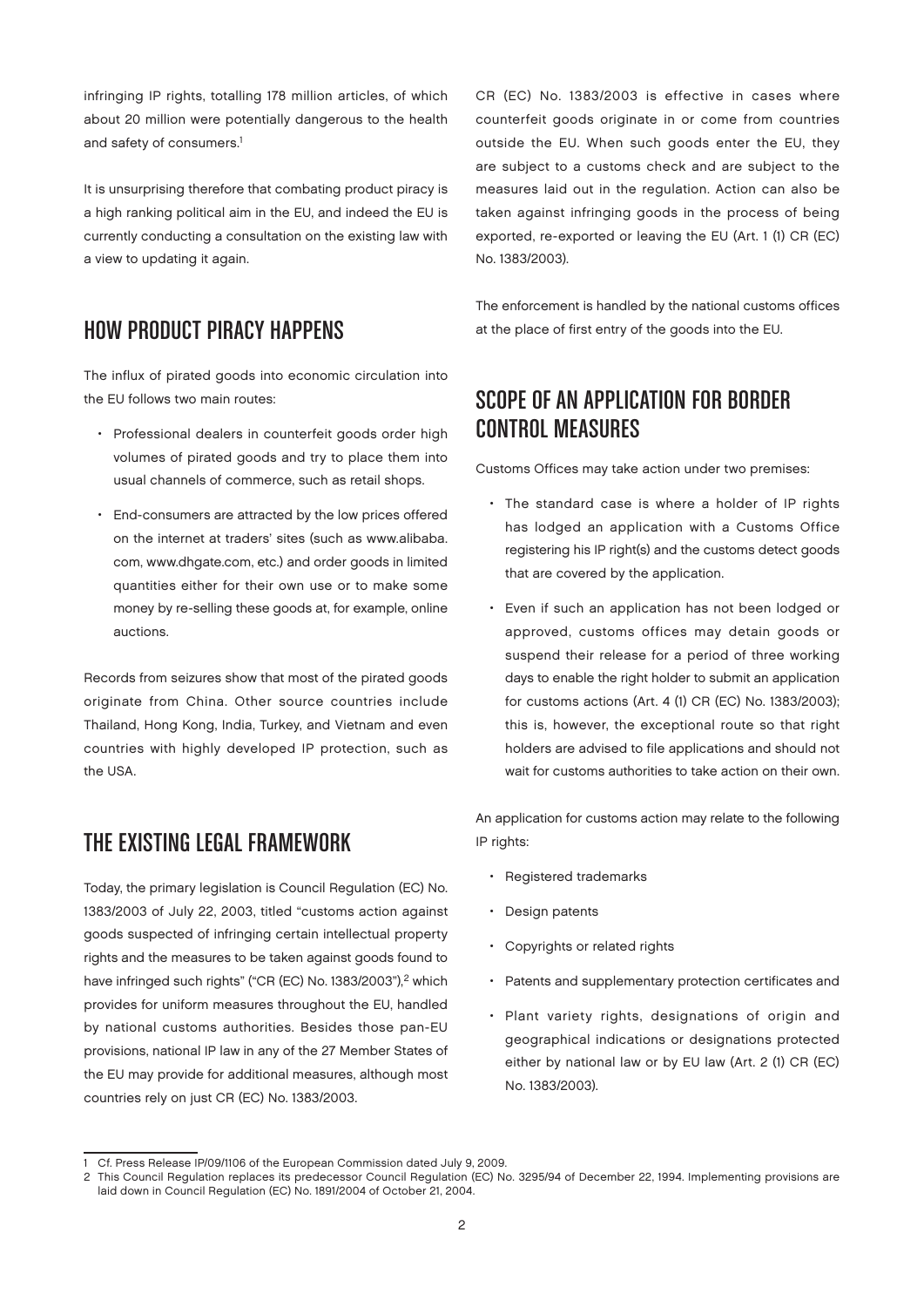Further types of IP rights, such as Utility Models as protected in France and Germany, do not qualify for an application under the EU Regulation. However, national law may provide for a national border seizure system also incorporating such national IP rights.3

In the case of Community trademarks, Community design rights and other Community-wide rights (but not including European patents, which are merely a bundle of national rights), the applicant for customs action may apply for EU-wide border control (rather than on a country-by-country basis); it is necessary for the applicant to file an application in only one EU Member State and at the same time to request action in as many (or all) other Member States he wishes to cover. When granted in the country where the application has been lodged, the granting decision will be communicated to the designated other Member States, and the applicant need no longer file further applications but of course must attend to any formalities required by any of the other designated Member States. (Art. 5 (4) and 8 (2) CR (EC) No. 1383/2003).

The applicant for border control measures cannot prevent parallel imports. Whenever goods have been manufactured with the consent of the applicant, or have been put into commerce with his consent, anywhere in the world, the EU-wide border control system no longer applies (Art. 3 (1) CR (EC) No. 1383/2003). However, national law of EU Member States may provide for a system of additional measures.4 Any actions available under national law can easily be combined with actions under the EU-wide border control system.

It is important to note that not all acts of infringement qualify for the border control measures. This is because the legislation, at least initially, was intended to address product piracy and not all IP infringement. For trademarks, the term "counterfeit" in CR (EC) No. 1383/2003 is limited to the use of designations that cannot be distinguished in their essential aspects from the registered trademark (Art. 2 (1) (a)). This is considerably narrower than the likelihood of confusion test used for trademark infringement. Regarding design patents and copyright, the offending product must qualify as a "copy" of the protected item (Art. 2 (1) (b)). However,

when the legislation was amended to include patents, no equivalent limitations were included, and any goods suspected of patent infringement are subject to the border control measures. (Art. 2 (1) (c)).

There are no official fees for filing an application for border control measures under CR (EC) No. 1383/2003. The applicant has to provide at least brief information on how the goods can be recognised by customs officials (Art. 5 (4) CR (EC) No. 1383/2003); however, in order to maximise the chances of finding the goods, the applicant should provide as much information as he has on the suspected channels of illegal trade, including, for example, details on how to spot counterfeits or likely infringing parties from past experience, or information on the channels of trade used for the original goods so to distinguish them from illegal trade. The right holder can also provide further information at any time after grant of the request to make the measures as effective as possible.

Finally, the right holder has to file a declaration (further to Art. 6 CR (EC) No. 1383/2003) accepting liability for third party claims if any action performed by customs authorities upon his request is determined to be unfounded in the end. In particular, if it is finally decided that the alleged illegal act does not amount to an infringement and the detention of the goods causes loss to the importer, the right holder would be liable. Also, the right holder has to bear any costs incurred by customs in detaining the goods and, accordingly, has to accept responsibility for this in his declaration.

Some national customs offices allow the filing of an application electronically. In the case of repeat requests after the standard period of one year, the applicant may be able to simply refer to his earlier statements and documents so that the renewal procedure is straightforward.

#### How the System Works

The information filed by the applicant in his request for border seizure measures will be communicated from the national customs head office responsible for decisions regarding the general request to all customs offices across

<sup>3</sup> In Germany, for example, the national border control system also extends to German Utility Models, section 25a Utility Model Act.

<sup>4</sup> In Germany, for example, several Acts protecting IP rights allow for a national border control system covering IP rights protected in Germany and allowing also measures in the case of parallel imports (such as sections 146 ss. Trademark Act or sections 142a s. Patent Act); the main difference to the EU-right request is that the right holder has to post a bond covering eventual liabilities in case of customs seizure which prove unlawful in the end.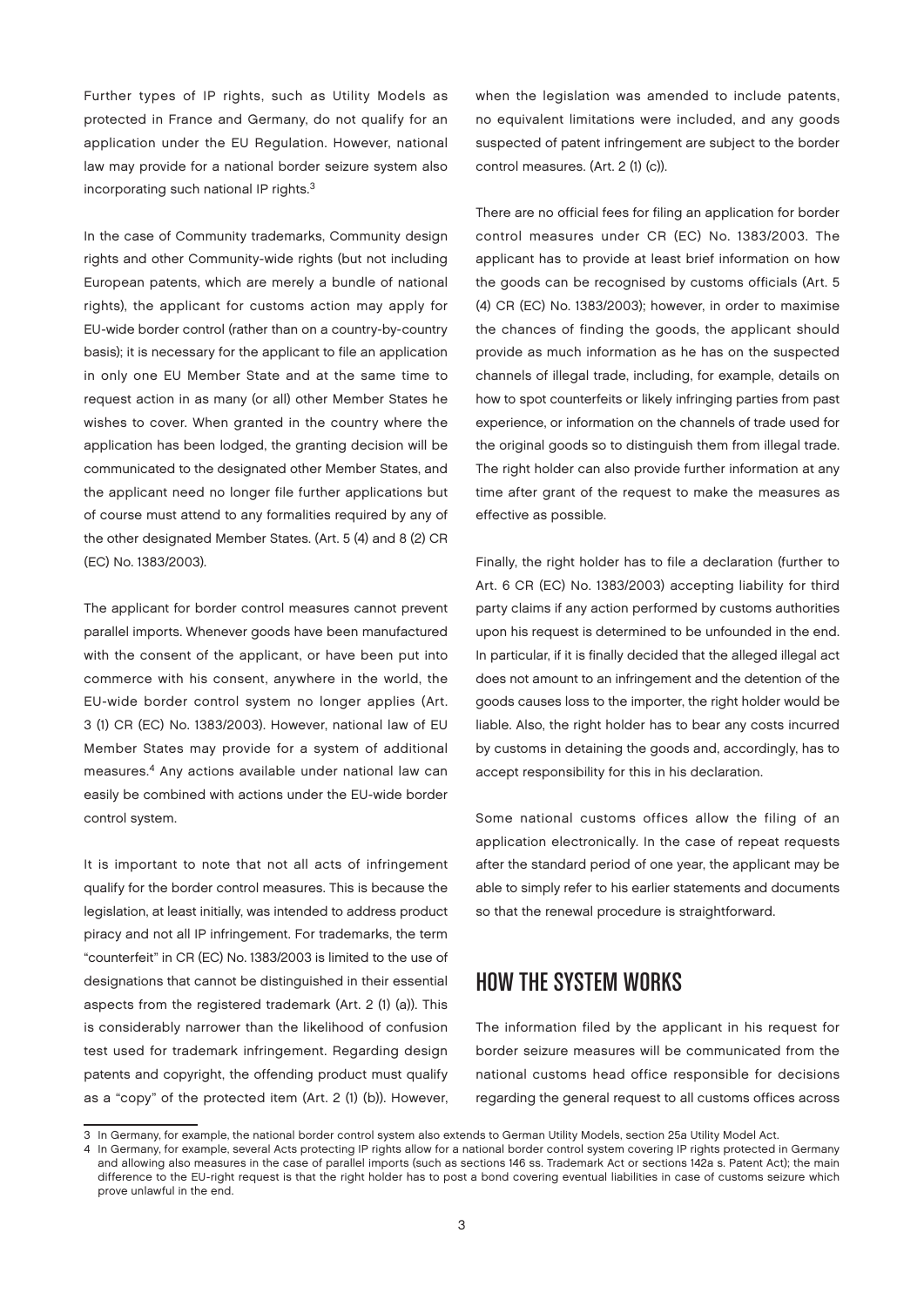that country so that they have at hand all the information on the protected IP rights. If goods are being cleared at customs and if the customs officials suspect that the goods may infringe protected IP rights, they have the means to stop further shipment of the goods. The term "border seizure" encompasses various possibilities of customs action, namely suspending the release of goods, detaining them or seizing them. As well as counterfeit goods themselves, customs may also seize moulds or matrixes designed or adapted for the manufacture of such goods (Art. 2 (3) CR (EC) No. 1383/2003).

The customs office does not itself examine whether the goods do in fact infringe the IP right but rather notifies the applicant to allow him to decide whether to take further action.

Customs offices will take action irrespective of the number of goods or their commercial value. This means that even shipments of small numbers may lead to customs action. This represents an active deterrent because often professional dealers serve individual end-consumers within the EU with goods for their personal use; the individual shipment relates to small numbers but the total of all those shipments may represent a considerable flow of goods. The only exception to this rule relates to the clearance of goods carried in travellers' personal baggage. When imported within the limits of the duty-free allowance,<sup>5</sup> no action will be taken unless customs suspect that the goods are being brought in commercially.

The applicant has a period of 10 working days to take further action, with a possible extension of another 10 days.<sup>6</sup>

The applicant, if he requests it, will be provided with information on the potential infringing party or parties and the nature and quantity of goods. Usually, the applicant will be provided with a sample product for further inspection to be returned afterwards.

The applicant now has to decide whether he wishes to take the matter further:

- If the right holder comes to the conclusion that the goods are original ones, including parallel imports, or if he is not interested in prosecuting the case further, $<sup>7</sup>$  he</sup> will inform customs that no further action is required. The goods will immediately be released.
- If the right holder, upon examining the goods, concludes that they are covered by the legislation, he will inform customs accordingly and he will request further customs action. There are two different ways in which the matter will be taken further:
	- (i) The standard way is that the right holder within 10 days (with one extension possible) has to start legal proceedings for infringement; otherwise, the goods will be released. (Depending on the legal framework in the respective Member Country, this could be civil proceedings for the infringement of the IP right or possibly proceedings under criminal or administrative law.) However, legal proceedings need not be started if the party responsible for the shipment of the goods agrees to surrender them voluntarily and to revoke the clearance process at customs. As there is only very limited time for this, if the right holder believes that the person responsible for the goods might agree to this, then he will need to take immediate action to obtain the necessary declaration for surrendering the goods from the relevant party and to file it in time with the customs office. However, as the party involved in clearing the goods may wish to avoid costly legal action that would otherwise follow, particularly with pirated goods, very often the person responsible for the goods will agree to their surrender.
	- (ii) The right holder might be able to benefit from the so-called "simplified procedure" under Art. 11 (1) CR (EU) No. 1383/2003 provided that it has been implemented under the local national law. If the right

<sup>5</sup> The duty-free allowance is presently set at EUR 430 for air or sea travellers and EUR 300 in all other circumstances; for passengers under the age of 15 Member States can reduce it to EUR 150 only (Art 3 (2) CR (EC) No. 1383/2003 in conjunction with Art. 7 Council Directive 2007/74/EC of December 20, 2007 and national law).

<sup>6</sup> In case of perishable goods, the term is only three working days and cannot be extended (Art. 13 (2) CR (EC) No. 1383/2003).

<sup>7</sup> Although some applicants find it convenient to only prosecute cases with a high number of infringing goods, we recommend treating each case as serious and taking further action. The main reason is that if an IP rights holder is selective about taking further action, the customs authority may not be so thorough in detaining goods in the future. Some applicants quite rightfully have adopted a "zero tolerance policy" which means that each individual case will be prosecuted however minimal the number of goods at issue.